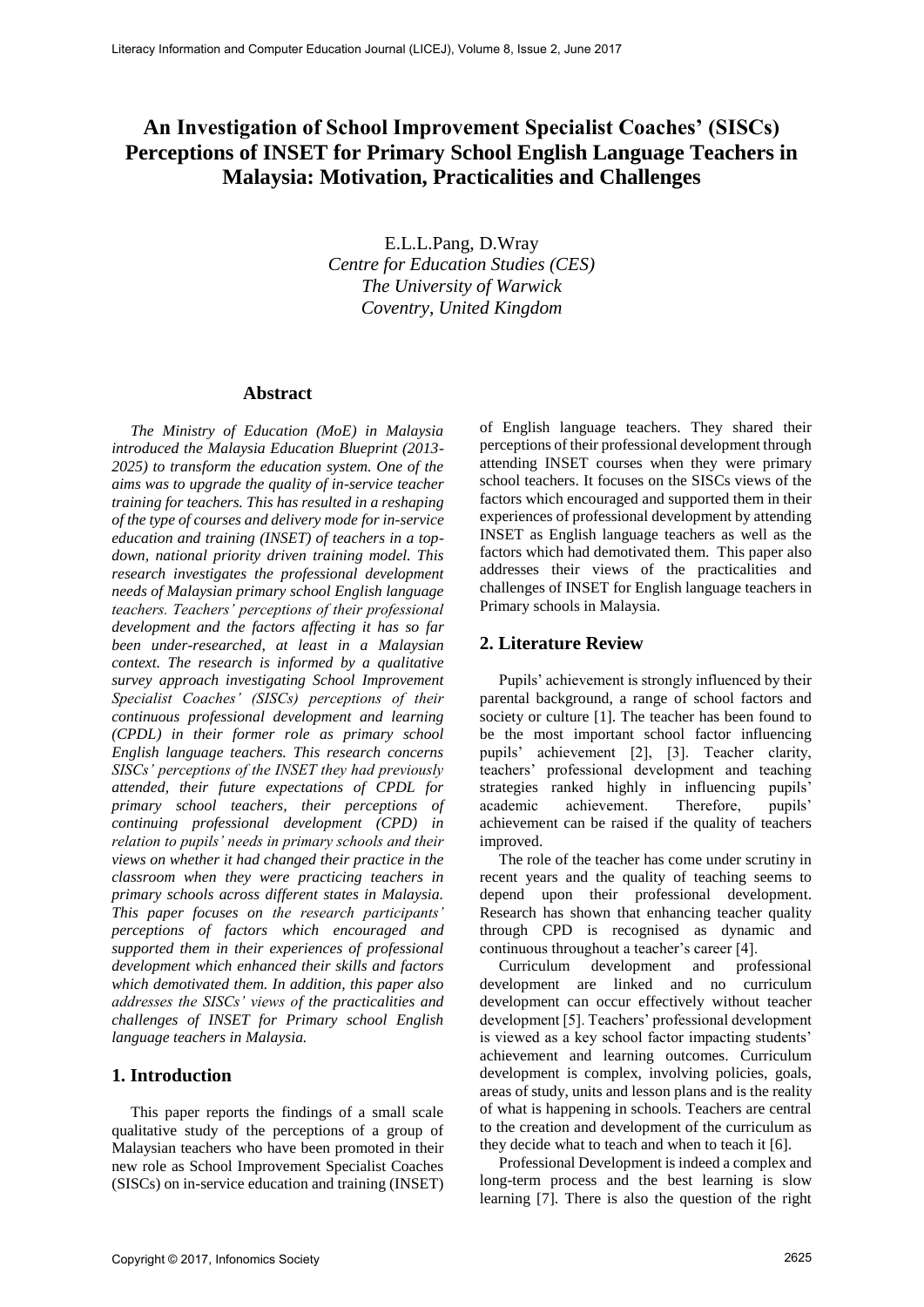teachers attending the right courses which is linked to the balance between individual teachers' needs, pupils' needs, schools and national needs. There are dangers in a top-down national priority driven structure of CPD as it is related to a shift from a knowledge and values base of education to the instrumentality of training [8].

In Malaysia, most INSET English language teachers use the cascade model, an apparently cost effective means to bring educational change to a large population of teachers with limited resources. Dissemination of a central approach is built into the initial learning process. Nevertheless, a smooth transfer of knowledge is not always achieved and the cascade model is not a guarantee of the training aims being applied to teach pupils in classrooms [9].

The training model of INSET is the dominant form of CPD used to train and re-train teachers [10]. Training and educating teachers is a problematic concept as there is a fine line between both but it is difficult to separate the two as they are related. Educating teachers helps them to decide what they need to do in the classroom including when they face challenges and training teachers helps them to do what is necessary in an effective, consistent and efficient manner. In Malaysia, the most common form of CPDL for English language teachers is formal CPD support which is planned and delivered by the Ministry of Education (MoE) Malaysia to teachers in the form of workshops and seminars for INSET.

According to Webster et al [11], when experienced teachers progress in their careers, their needs change alongside the rapid developments in education which require them to re-orientate themselves. McGill [12] suggests that teachers need to move from having a 'fixed mindset' to a 'growth mindset' as well as be open and willing to accept changes and take responsibility for their professional growth.

INSET has also been found to be more effective if it is delivered by experienced trainers and implemented as a whole-school approach supported by policies. Lieberman [16] believes teachers should have opportunities to try out new practices as this would encourage their growth and professional development.

# **3. Focus of the Research**

The research participants in this study were a group of English language educators who had been teaching in primary schools in Malaysia for a duration between 10 to 30 years. They have recently been promoted and given the new role of School Improvement Specialist Coaches (SISCs) in 2014.

This paper addresses their perceptions regarding the factors which encouraged and supported them to enhance their skills through professional development by attending INSET courses for English language teachers during their careers. It also focuses on their

views of the practicalities and the challenges of INSET in Malaysia for English language teachers at primary level. Their views will be linked to their previous INSET experiences when they were teachers, their future expectations of INSET for English language teachers and the professional development which is carried out using the cascade model in Malaysia.

# **4. Research Method**

The broader research within which the present study was located is informed by the qualitative paradigm to determine diversity in a given population. The qualitative survey approach establishes variation in terms of values and dimensions that are meaningful within that population [17]. The broader research focused on findings from six focus groups and two individual interviews with 16 research participants which examine the research participants' perceptions of their previous and current experiences of attending INSET and their future expectations in relation to their role as English language educators.

The data was gathered through focus group interviews which used a topic guide and prompting questions which were parallel to the interview questions used for the individual interviews for case studies. Each focus group interview was carried out for about an hour and fifteen minutes and each research participant in the case studies took part in two individual interviews. The first interview focused on questions about the research participants' previous experiences of attending INSET and the second interview focused on their views about the intervention INSET course and their future expectations of INSET and CPDL.

This paper presents the findings from one focus group and four individual case studies which addresses the research participants' perceptions of the various factors in relation to INSET which encouraged and supported them in their professional development as well as some factors which demotivated them in relation to INSET. In addition, this paper also presents their views on the practicalities and challenges of INSET for English language teachers in rural and urban primary schools in Malaysia.

# **5. Sampling**

The study took place in an INSET Training Centre under the Teacher Education Division, MoE Malaysia from May to July 2015. The research participants came from a variety of locations in Malaysia but attended the INSET course in one central location. This paper focuses on the data gathered from one focus group and four research participants selected from one group of educators who attended an INSET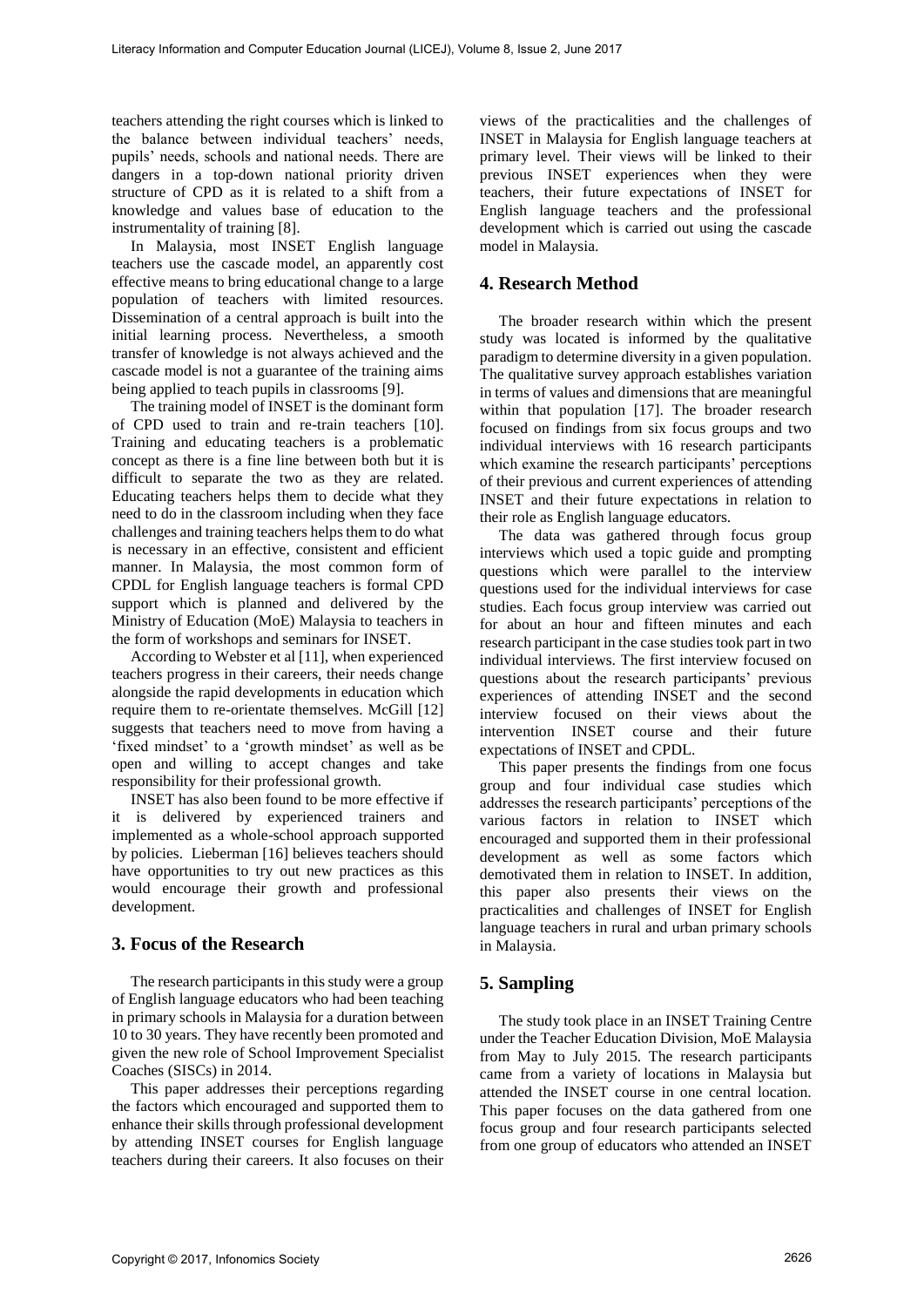programme, the 'Specialist Certificate in Literacy Development for Lower Primary Students'.

The participants were initially selected using convenience sampling as they were in a group of 30 educators pre-selected by the English language officers (ELOs) in their State Education Department for the INSET programme. However, the actual sample who attended and completed the programme comprised 22 educators. During the first meeting with the researcher, consent forms were given to all the course participants and 11 people agreed to take part in the study. The researcher also gave them profile questionnaires to obtain specific demographic information such as the research participants' academic qualifications, teaching experience and INSET previously attended. The researcher then used this information and selected seven participants to take part in focus group interviews using purposive sampling based on criteria including gender, teaching experience, type of schools they have taught in as well as types of CPD activities attended in the last two years. In the next stage, four participants were selected for the individual interviews using volunteer sampling.

### **6. Findings**

This section covers the findings from one focus group interview and individual interviews with four research participants.

#### **6.1 Focus Group**

The research participants who took part in Focus Group 1 in this study comprised three SISCs and their demographic details are seen below in Table 1.

| Research<br>Participants | Gender | Teaching<br>Experience<br>(years) | School/<br><b>District</b> |
|--------------------------|--------|-----------------------------------|----------------------------|
| A1-Tara                  | F      | 26-30                             | Rural                      |
| $A2 - Alya$              | F      | 11-15                             | Urban                      |
| A3 - Hana                |        | 26-30                             | Rural                      |

Table 1. Research participants

In relation to the factors which motivated and encouraged the research participants to attend INSET and progress in their professional learning process, all three participants in the group agreed that they prefer short INSET courses with a duration of about three days in a venue which is within their states or the same region. For example; still within the Northern states in West Malaysia. On the contrary, they acknowledged the challenges they face related to the need for them to attend INSET programmes which were conducted in the capital city and other major towns and they spent a lot of time on travelling. They also had to

attend briefing sessions at night and at times, their weekends had been taken away due to travelling for INSET. One of the participants explained that she has given up four weekends in a month as she was travelling to attend INSET and it is taking a toll on her work of teaching, coaching and mentoring. The research participants in the focus group explained that what would be practical is to plan and conduct INSET during the school holidays so that they can focus on their work during term time.

In relation to the opportunity to attend INSET and the number of days allocated for them to attend INSET each year, all the three research participants agreed they are demotivated sometimes to attend INSET as they are very often directed to attend INSET programmes, receiving an appointment to attend at least 9 out of 10 INSET courses. They also do not have a choice on topics or types of INSET, such as face-to-face workshops, online courses, professional learning communities etc. In addition, two of the participants explained that they are required to attend up to seven days of INSET annually but each of them have already attended INSET for 21 and 25 days respectively.

The participants shared that their English language officers (ELOs) in their State Education District Offices have the authority to appoint them officially to attend INSET and if there is an emergency situation, they can inform the officer and another person would replace them for the INSET course. They all agreed that the planning of INSET at a higher level reduces flexibility and is not practical as teachers do not get to decide when is the best time for them to attend INSET. With reference to the intervention INSET course they are currently attending for SISCs, the research participants explained that they all have hectic schedules in their new roles as SISCs and are trying to cope with the demands of the role as well as attend INSET frequently in the current year.

The focus group participants also shared they did not have a choice on the type of INSET they get to attend when they were teachers. Thus, they were not able to choose INSET programmes based on their pupils need or their needs. They also did not have their choice to choose INSET based on content or skills as well as whether it was generic INSET courses or INSET programmes specific to certain content such as Phonics or Language Arts.

One of the members in the group mentioned she preferred online courses for INSET but there is also the time constraint factor. Two of the group members stated that they prefer more content specific courses because they have been attending more generic INSET courses and another member shared that she is glad that she has attended a balanced amount of generic and content specific INSET courses. The research participants shared that they are comfortable with the current provisions of their professional development and learning as they are not ready to pay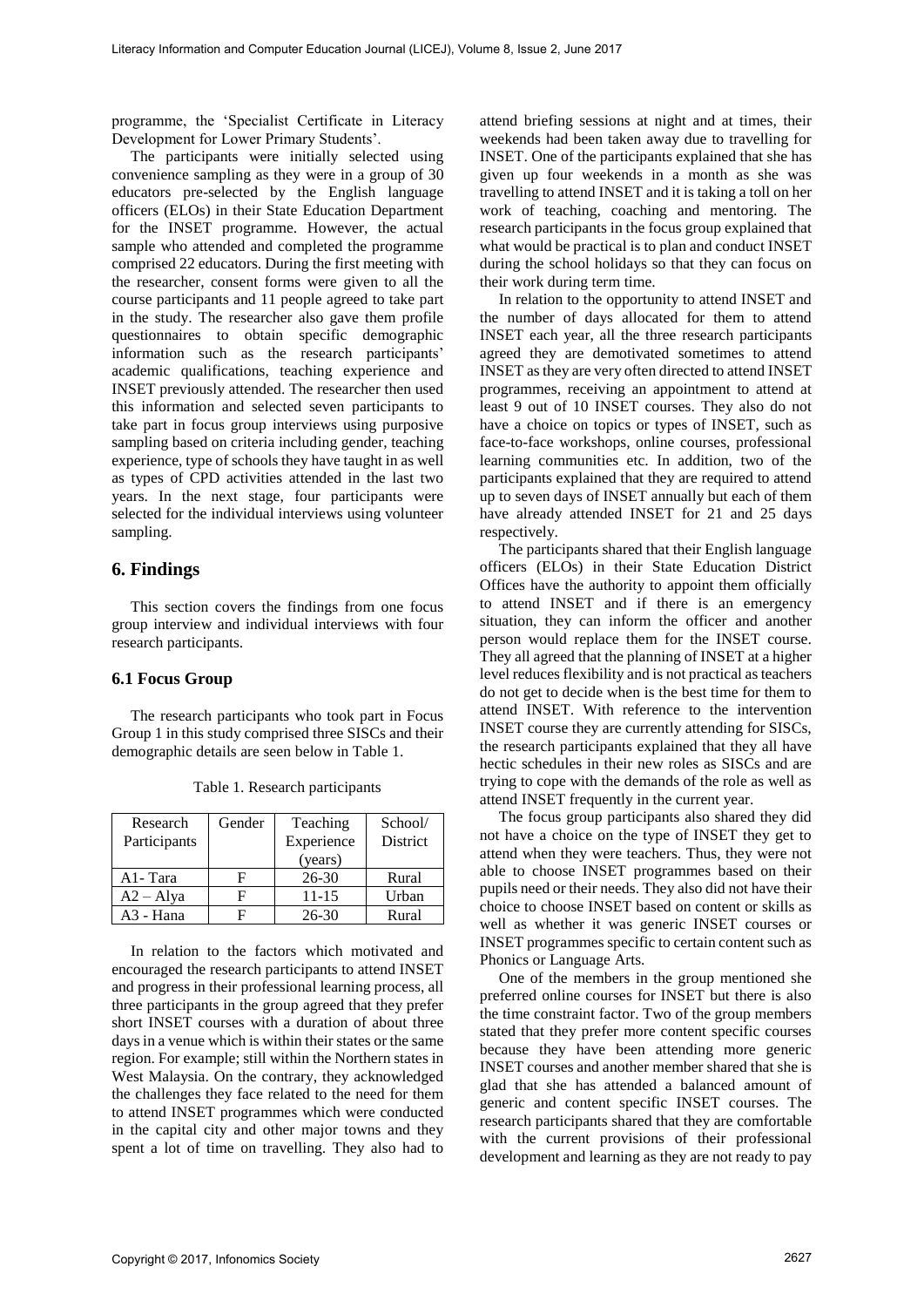for other CPD activities that they could source on their own. Indirectly, they do feel well supported and encouraged to improve their skills through INSET as the programmes have been planned for them and is organized at a state or national level.

The findings from the individual interviews in from four case studies are as follows:

### **6.2 Interviews**

**6.2.1. Participant A: Rita.** Rita is a female educator with over 26 years of teaching experience in semiurban primary schools in Malaysia. She prefers attending short INSET courses for about 3 to 4 days as it is not too demanding on her schedule. In her opinion, one of the factors which promoted her professional development from attending INSET is the opportunity to engage with enriching activities and read scholarly articles. In addition, Rita also received information from the trainers about upcoming INSET courses and could plan the direction of her professional development journey.

In relation to some of the perks of CPDL, Rita explained that the activity of sharing in small groups helped her to engage with the content of the course before the course participants did group presentations. She found it easier to open-up to the members in small groups and discuss issues and questions related to tasks given by the trainer. Rita also emphasized that about 80% of the INSET courses she has attended met her expectations. She felt she was well supported and thus was able to share what she gained with other teachers. The practice of sharing led some of them to be open to embrace change by trying out new activities or teaching strategies to improve their craft of teaching.

In terms of the practicalities of planning for INSET in Malaysia, Rita shared that all teachers and educators did not have to pay to attend the INSET courses provided by the MoE. The travel expenses for her to travel from her school to the course venue, whether within the same district or out of the state were always reimbursed. In addition, all other costs such as accommodation, meals and training materials were also provided by the organizer of INSET courses in conjunction with the MoE, Malaysia.

in relation to her professional development. The first challenge is linked to the directive to attend INSET courses. The practice in place is for the English language officers (ELOs) at the State Education Department to select teachers or educators to attend INSET courses. A list of the suggested names of course participants is prepared and sent to the CPD provider. The teachers would also receive letters to inform them about their appointment to attend the INSET course. Thus, the teachers or educators do not have the choice to select or volunteer to attend a specific INSET course which is relevant to them based on their individual preferences.

Rita also explained she found it particularly intensive in 2015 when she had to attend too many INSET courses and put various tasks on hold. She realised some of the INSET courses were too demanding as compared to previous INSET courses as there are new components including preparing action plan, carrying it out and completing an assessment component. In addition, she realized that the same course participants were instructed to attend various INSET courses. Thus, some teachers were called frequently to attend INSET and others are seldom given the opportunity. Rita shared she noticed that the list of names of the participants for different INSET courses are usually the same people from a particular district in a state. This could lead to one of the challenges for some practitioners to progress in their professional development as there is a lack of even distribution in terms of opportunities for teachers to attend INSET for their CPD.

**6.2.2. Participant B: Siti.** Siti is a female educator who has been teaching for between 11 to 15 years in rural primary schools. She shared that one of the factors which encouraged her for INSET is being nominated to attend courses held in capital cities such as Kuala Lumpur and Penang and all costs were subsidized. She does not mind being instructed to attend INSET which is compulsory as she needs the knowledge and the certificate. She shared that all the INSET she has attended is relevant to the new Standard-Based Primary School Curriculum (KSSR) which was introduced in 2011 together with School Based Assessment (SBA). She also stated that the previous INSET attended were relevant to her pupils' needs and she would rank most of the INSET courses with a score of 8 out of 10 as they focused on content and are conducted via workshops.

Siti also felt more motivated to progress in her professional development after being selected to attend three conferences which were fully sponsored by the State Education Department. She explained that this could be the benefits of teaching in a small rural school which only has about 150 students and two English language teachers. Thus, even on rotation basis, both she and the other English language teacher had the opportunity to attend INSET programmes frequently.

Apart from factors which supported Siti in her professional development, she shared the main factor which demotivated her in CPDL is attending the same course on the KSSR syllabus every year and not having a choice to attend other INSET courses. This is related to the challenge for her to have opportunities to attend INSET which is more specific to her needs and her pupils needs, such as content specific INSET with a focus on TESOL. Siti stated that she still needs to attend INSET for English Literature as well as Phonics because she requires the knowledge to improve her practice in these areas. She also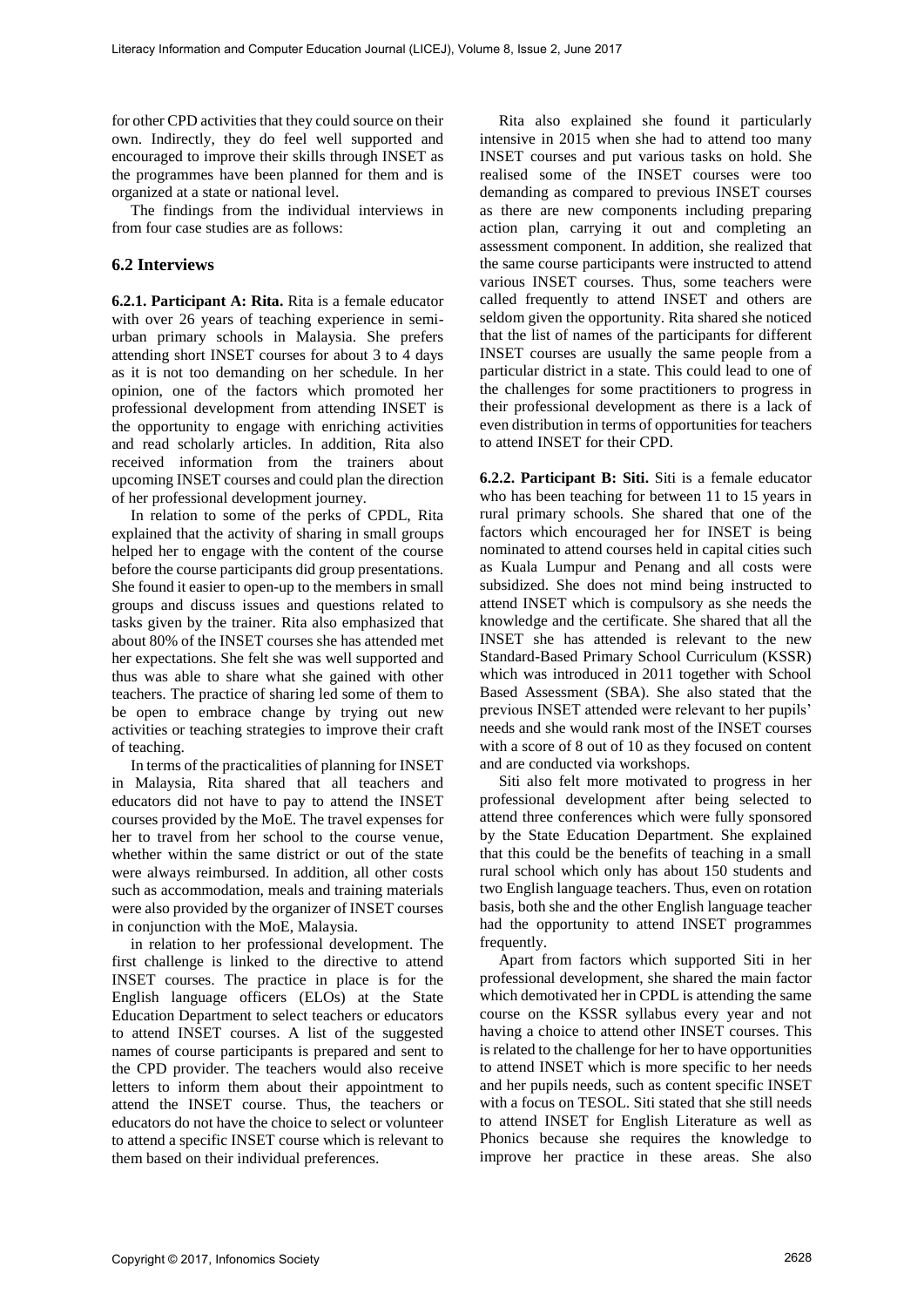mentioned that she does not prefer lectures during INSET as she often faced difficulty in following what is being delivered through mass lectures. She also prefers hands-on activities during workshop sessions as the other research participants.

**6.2.3. Participant C – Lily.** Lily is a female educator with more than 30 years of teaching experience in urban primary schools. She explained that what encouraged her to attend INSET was the opportunity she had previously to attend INSET frequently when she was teaching in a rural area. One of the courses had facilitators who were native speakers and the content was relevant to her pupils needs as it focused on the 4 basic skills; listening, speaking, reading and writing. Lily explained she had to accumulate 16 credit hours in order to complete the INSET programme. She felt that teachers from rural schools were given the priority to attend INSET as it was perceived they needed more assistance and coaching to improve in their pedagogical practice.

In addition, Lily prefers to travel outstation, to other towns out of her state for INSET as she would be able to interact with educators from other regions in Malaysia and discuss ideas with them and receive peer feedback. Lily believes the learning process is ongoing and she could learn from peers who are facing similar problems in relation to pedagogy and practice. Thus, there is support within a community of practice. She shared about the time when she was a teacher and whenever any one of her colleagues attended INSET at the district level, the teacher would conduct an in-house training session in school after completing the INSET course. She considers this a professional learning community (PLC) within a group of English language teachers in the same school. Nevertheless, she explained that when a teacher attends an INSET programme for a few days, the in-house session in school would have the content watered down through a session of two hours.

In contrary to being supported for INSET, Lily explained that since moving to an urban setting, the biggest challenge she faced is not being offered to attend any INSET by the State Education Department and neither has she paid to attend INSET courses run by private organizations as it is costly. In relation to the practicalities of INSET and what is needed, Lily shared that at present, teachers are in critical need to attend INSET which would guide them on how to use the assessment component and provide students with feedback. This is because feedback is a new component introduced in the KSSR curriculum. Thus, teachers' needs on getting current information, guidance and support on implementing the assessment component is vital for INSET providers to include in their planning of INSET for English language teachers at primary level.

**6.2.4. Participant D – Muthu.** Muthu is a male educator who has been teaching for about 30 years in urban primary schools. He explained that the factors which encouraged and supported his professional development is attending INSET which comprises workshops are hands-on activities which could be carried out in the classroom. He likes CPDL with practical activities which can be used after completing INSET courses.

In addition to attending INSET by MoE Malaysia, the teachers in Muthu's previous school attended INSET based on a rotation basis and they often had in-house training sessions on Saturdays, with discussion among the English panel members. Muthu has also paid to attend INSET courses offered by the Penang English Language Teacher Association (PELTA) as it is affordable and the courses are run by facilitators from the British Council. He strongly feels that he fully utilizes the content he learnt from INSET courses which he has chosen to attend.

Apart from the perks of INSET and CPDL, Muthu highlighted that the factor which demotivates his professional development is having the ELOs select INSET programmes for educators without considering their interest and needs. He explained that all teachers in schools in Malaysia fill in their annual assessment form with CPD courses they need and hope to attend these INSET courses in the following academic year or the future. However, he has not been given the opportunity to attend INSET courses related to his needs which he has stated. He shared that this practice does not cater to the needs of some course participants for any INSET course and thus sees it as a waste of time.

In relation to the content of INSET programmes, some of the activities and examples delivered by trainers during INSET is applicable to western countries and foreign contexts and the ideas suggested are not always suitable to be applied to the local setting in Malaysian schools. Muthu explained that the teachers would need to do more planning to adapt the content or pedagogical strategies suggested before applying them in the classroom for their pupils. Thus, course participants of INSET have a huge responsibility to plan, adapt and re-plan how they are going to use the new knowledge and resources. However, there is also the question of how many teachers are ready to get out of their comfort zone and invest more time in their planning and making changes in their teaching approaches as well as creating new content and materials for their daily teaching.

Muthu has also found the new component of assessment for INSET for all course participants too demanding as course participants need to do an online assessment, prepare an action plan and carry it out as well as write a reflection of 3000 words. He found that some teachers may need more time to adjust to this new model of INSET.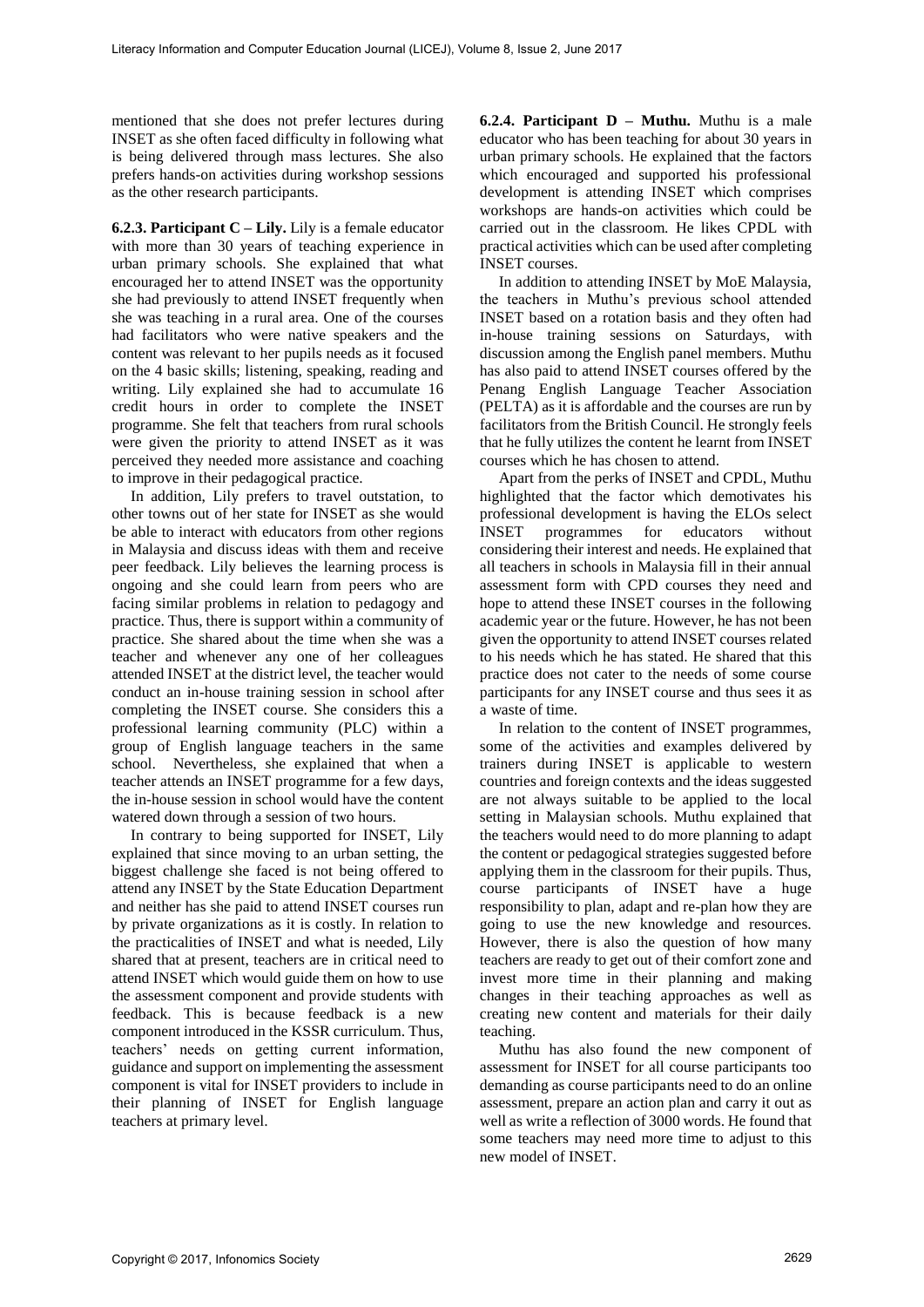### **7. Discussion and Conclusion**

Based on the findings from the four case studies presented in this paper, the following themes emerged from the data.

#### 7**.1. Professional Up-skilling**

One of the main aims of INSET initiatives in Malaysia by the MoE is to develop the English language proficiency and teaching skills of English language teachers. This is in line to improve the quality of teachers with proficiency in English. The new INSET courses at ELTC includes a component of assessment for participants and they need to complete an online assessment, prepare an action plan, implement it and write a reflective essay to be included in a portfolio of tasks for submission.

The research participants in the focus group revealed that in the last once year up until July 2015, they had attended more than the required seven days of INSET activities. They have had many opportunities to attend INSET and two of them have spent more than 20 days attending INSET courses. The provisions of continuous opportunities for INSET have motivated them to progress and develop in their roles as educators. One of the participants in the focus groups mentioned that she would also like to attend conferences other than INSET courses as part of her CPDL.

Based on the individual interviews, Rita and Muthu shared similar views that the structure of the INSET courses has changed as previously they only had to participate in INSET by attending the programme and received a certificate of completion. At present, they both found the new model of INSET with an assessment component too demanding for the course participants. In addition, the last year has been very intensive for them as they were assigned to attend many INSET programmes and had to put work related tasks on hold. Nevertheless, the new assessment component of INSET was included as it is vital to aid in developing and enhancing the pedagogic competence of the course participants who attend INSET.

On the other hand, Siti shared that the quality of INSET offered is good but she has been attending the same INSET course on KSSR annually and would like to participate in INSET on Phonics and Literature as it would cater to her current needs. Similarly, Lily has not been able to attend INSET since moving from a rural school to an urban context. She explained that the provision for INSET is not balanced for educators in rural contexts and bigger towns. On a positive note, Siti shared that she was glad to attend three conferences for her CPDL and hopes there will be

more opportunities in the future.

#### **7.2. INSET and Collaborative Learning**

Collaborative learning in INSET provides educators the opportunity to engage in formal and informal discussions about pedagogy. They usually work together to plan and design new activities using effective teaching strategies or to modify and adapt them to suit different learners' needs. Thus, collaboration is prioritised during the workshop sessions and there is collective ownership of the task completed in groups. Harris and Jones [18] emphasized that in the classroom, teachers can evaluate their teaching with purposeful collaboration. It can be effective especially when they use their knowledge, skills and understanding as well as data of students' achievement, thus linking improvements for the student and teacher.

The participants in the focus group agreed that when they travel outstation to towns in other states for INSET, it may seem like a waste of time as they use a lot of time for travelling. However, the advantage is being able to meet other teachers and network with them with regards to CPDL and sharing best practices.

Three case studies in this paper have shared about collaborative learning. Rita gave an example of how she was able to share knowledge she gained with other teachers in her district and some of them were keen to embrace change. This is in line with the point by William and Leahy [19] that the process of teacher change needs continuous support after INSET. Lily prefers to travel to the cities for INSET as she could exchange ideas and share views with educators from other states and districts. Muthu attends additional INSET on his own which is offered by PELTA in his state for a small fee by trainers from the British Council. He found it necessary to take control and plan the specific time and period in the year when he is free to attend these courses. He strongly feels that during CPDL, he had the opportunity to meet other participants and learn by discussing about common issues faced in the classroom and share solutions to address them with each other.

### **7.3. Professional Practice and Professional Learning**

According to Kabilan and Veratharaju [20], the teachers in their study wanted more relevant professional development programmes which would enhance their current knowledge and skills as well as give them the opportunity to acquire more knowledge and new skills. This would enable them to achieve classroom efficacy and address changes they need in their practice to improve the teaching and learning process [21].

One of the participants in the focus group explained that she found INSET in the form of online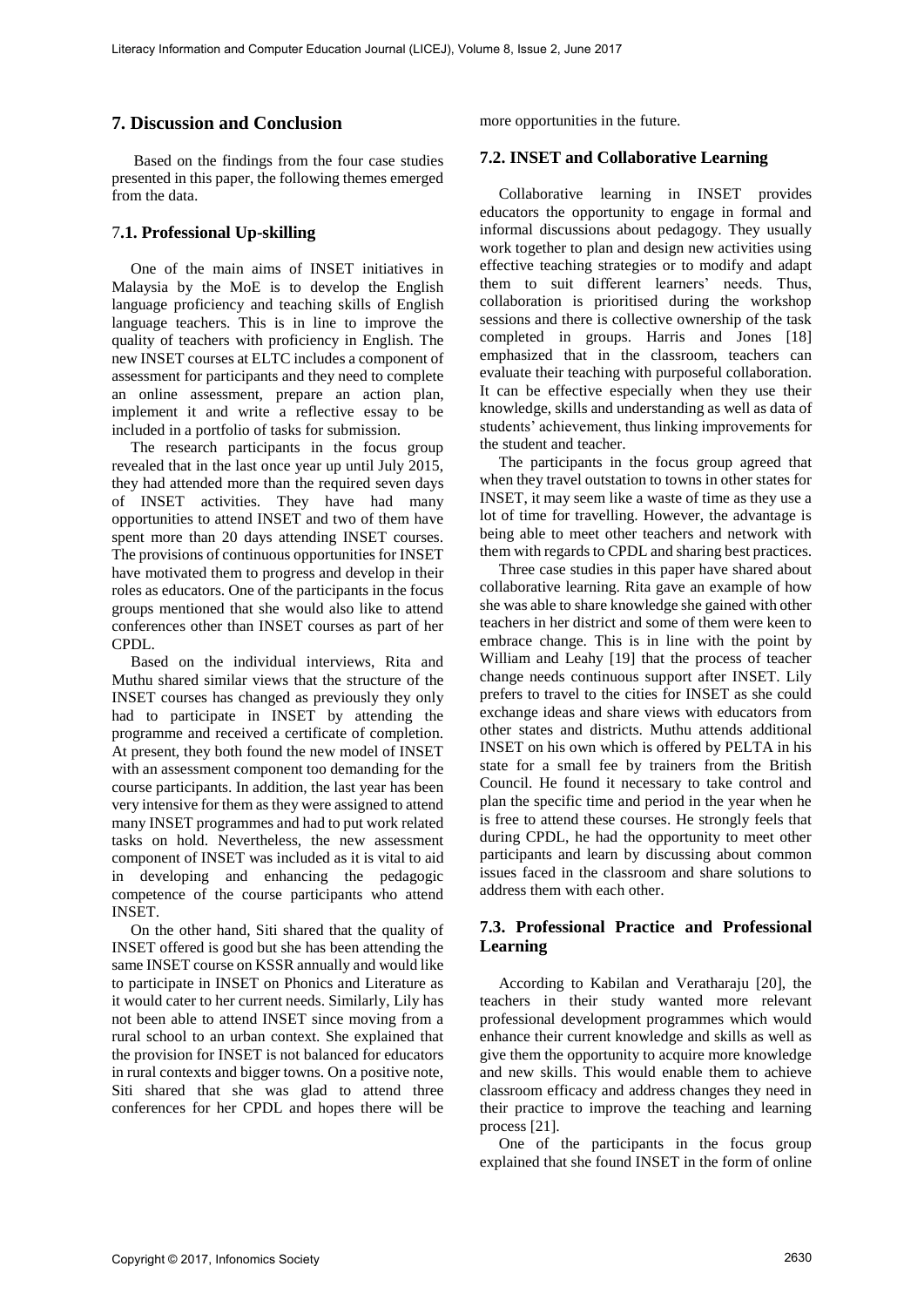courses useful as she gets feedback from the trainer and interact with other course participants via the online forums. She shared that she has completed around 10 online courses and finds it an interesting way to improve her knowledge and skills through an online mode of learning. The other participants agreed that they would need to find the time to participate in online courses out of their working time, time with their families and it involves multi-tasking. They all agreed that they have much more to learn through INSET in order to be competent with the necessary skills and be updated regularly with new information on pedagogical skills and content knowledge. At the same time, it was found that the participants realized that they have been learning to improve in their practice from on the job experiences as well as from INSET.

Based on the data from the case studies, Rita explained that she found it very helpful to share in small groups during INSET and this has fostered her way of learning from and with other course participants. She also currently practices introducing small group activities in other programmes she works on for coaching and mentoring other primary school English language teachers within the district. Thus, her experience of learning in small groups has been transferred to her professional practice and learning. Siti and Lily both had the experience of teaching in a rural area and a small school in a non-urban setting. They agreed that there were more opportunities for them to attend INSET while posted in a rural setting and they managed to developed in their professional learning from attending INSET frequently. In addition, they felt the CPD planners and ELOs felt teachers in rural schools needed more assistance in the form of INSET so that they could help to target their pupils needs and the schools needs for school improvement. Muthu explained why he regularly attends INSET by PELTA on his own and does not mind paying the fees to attend. Apart from INSET provided by MoE, he shared that he wanted to attend that were more specific to his needs and he believes that he fully utilizes the knowledge gained from selecting INSET activities of his own. He also shared that for some of the other prescribed INSET programmes, the content that he usually finds helpful to him was about 50% or less from the whole course. Thus, some teachers might become non-committal or skeptical towards some INSET programmes [20].

### **8. Conclusion**

In conclusion, the research participants from the focus group and interviews in this small-scale research have identified factors which have encouraged them and supported their growth in professional development as well as issues which are seen as challenges while attending INSET to progress at the pace they had hoped for to improve their

practice and craft of teaching. The research participants have highlighted some pertinent issues related to their CPDL, especially pupils' needs in urban and rural schools which contribute to teachers' needs and interests in INSET.

The role of educators and their professional development are closely linked to other areas such as varied teaching contexts and provisions available for INSET. These factors influence the way how educators value the nature of teaching and the continuous support they receive during and after INSET. Some of the important contribution in this study are the findings which suggests that educators are motivated to improve in their practice. They also demonstrated they are aware of their current INSET needs and wish to attend INSET which are more specific to their needs and pupils needs. Some of them also show initiatives to attend privately sourced INSET and participate in online courses to gain more knowledge and new skills to keep up with current pedagogies.

#### **9. References**

[1] Desforges, C. and Abouchaar, A., (2003). The Impact of Parental Involvement, Parental Support and Family Education on Pupils Achievement and Adjustment: A Literature Review. Research Report No. 433.

[2] Hargreaves, A. and Fullan, M., (2012). Professional Capital: Transforming Teaching in Every School. USA: Teachers College Press.

[3] Mincu, M., (2013) Teacher Quality and School Improvement: What is the Role of Research? Research and Teacher Education: The Bera - RSA Inquiry. British Educational Research Association.

[4] Schleicher, A., (2011). The Quality of an Education System Cannot Exceed the Quality of its Teachers. Journal of Teacher Education March/April 2011 vol. 62 no. 2 202- 221.

[5] Stenhouse, L., (1989). An Introduction to Curriculum Research and Development. London: Heinemann Educational Books Ltd.

[6] Macalister, J. and Nation, I.S.P., (2011). Case Studies in Language Curriculum Design. Concepts and Approaches in Action Around the World. USA: Routledge.

[7] Neil, P. and Morgan, C., (2005). Continuing Professional Development for Teachers: From Induction to Senior Management. Great Britain: Taylor & Francis elibrary.

[8] Graham, J., (1996). The Teacher Training Agency: Continuing Professional Development Policy and the Definition of Competencies for Serving Teachers. British Journal of In-Service Education, Volume 22, No. 2, pages 121-132.